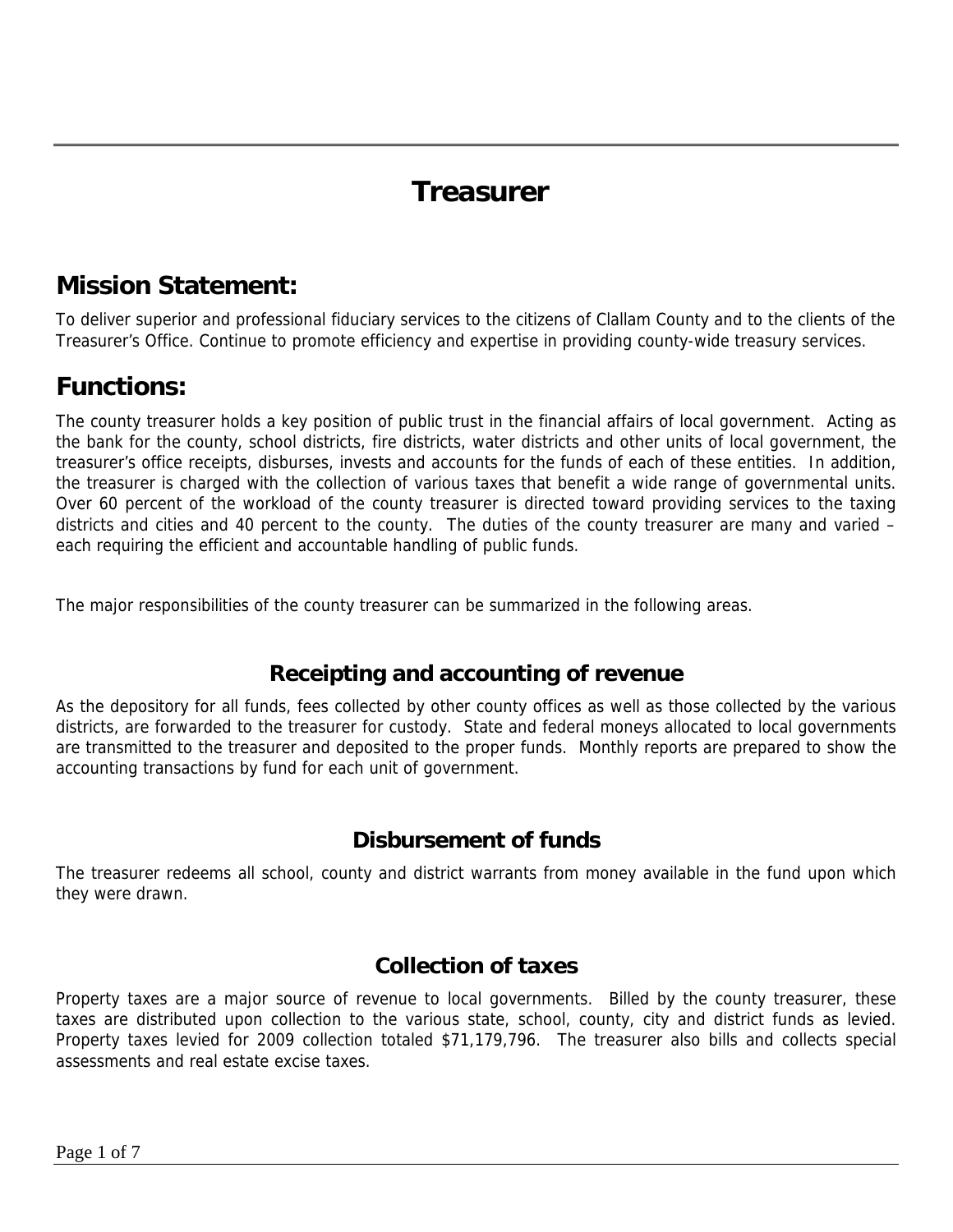#### **Cash management**

The treasurer manages the cash flow of the county and invests funds not needed for immediate expenditures for the county and junior taxing districts.

#### **Debt management**

The treasurer administers short-term and long-term financing. Bond sales authorized by the county and school or other local districts are conducted by the treasurer.

### **Long Term Goals:**

- Expand partnerships with government clients and service consumers based on respect for the financial expertise and professionalism of the treasury staff.
- Continue to refine cash management practices to insure maximum financial benefit to government clients while their monies are in the custody of the County Treasurer.
	- Continue to maintain fiscal accountability and effectiveness of resource allocation.
	- Encourage public perception that the laws governing the collection and distribution of property taxes are administered in a manner that is efficient, understandable, impartial and fair.
	- Maximize the use of information technology through staff training and support.
	- Work with state and other agencies to coordinate systems applications and upgrades.
	- Promote implementing technology and applications which will provide public access to data information and services. By expanding our Web service/access and making it more interactive, we can expand from making just payments for taxes to making payments or accepting fees for other departments. Interactive inquiries for taxes that are updated with correct interest and penalty due at the time of inquiry. (Would be great for mortgage companies.) Allowing for other fees to be attached regarding distraint and foreclosure fees that are time sensitive. The US Bank portal was too much work on our IT folks to maintain. Will pursue through Official Payment Corp. and others that are coming into the forefront on these services.
	- Electronic REET procedure with Assessor, Auditor, title companies and Department of Revenue involved. This project will have to stay on hold until we have the opportunity to implement and study the full impact that Trueautomation will have on our system. Once we establish that system's capabilities we will be able to advance toward our goal of the electronic REET processing, including electronic settlement each day with title companies. Trueautomation is working toward the REET system we have been discussing and is working on our Grant application for the access to electronic REET monies held by the State of Washington.
	- Continue searching for an electronic payment system that can be utilized from the web or from the lobby payment stations that each department should have in place. These payment opportunities should include payments from debit or credit cards and the associated fees are to be collected by the vendor providing the service, thus just remitting our necessary amount due for the service or fee.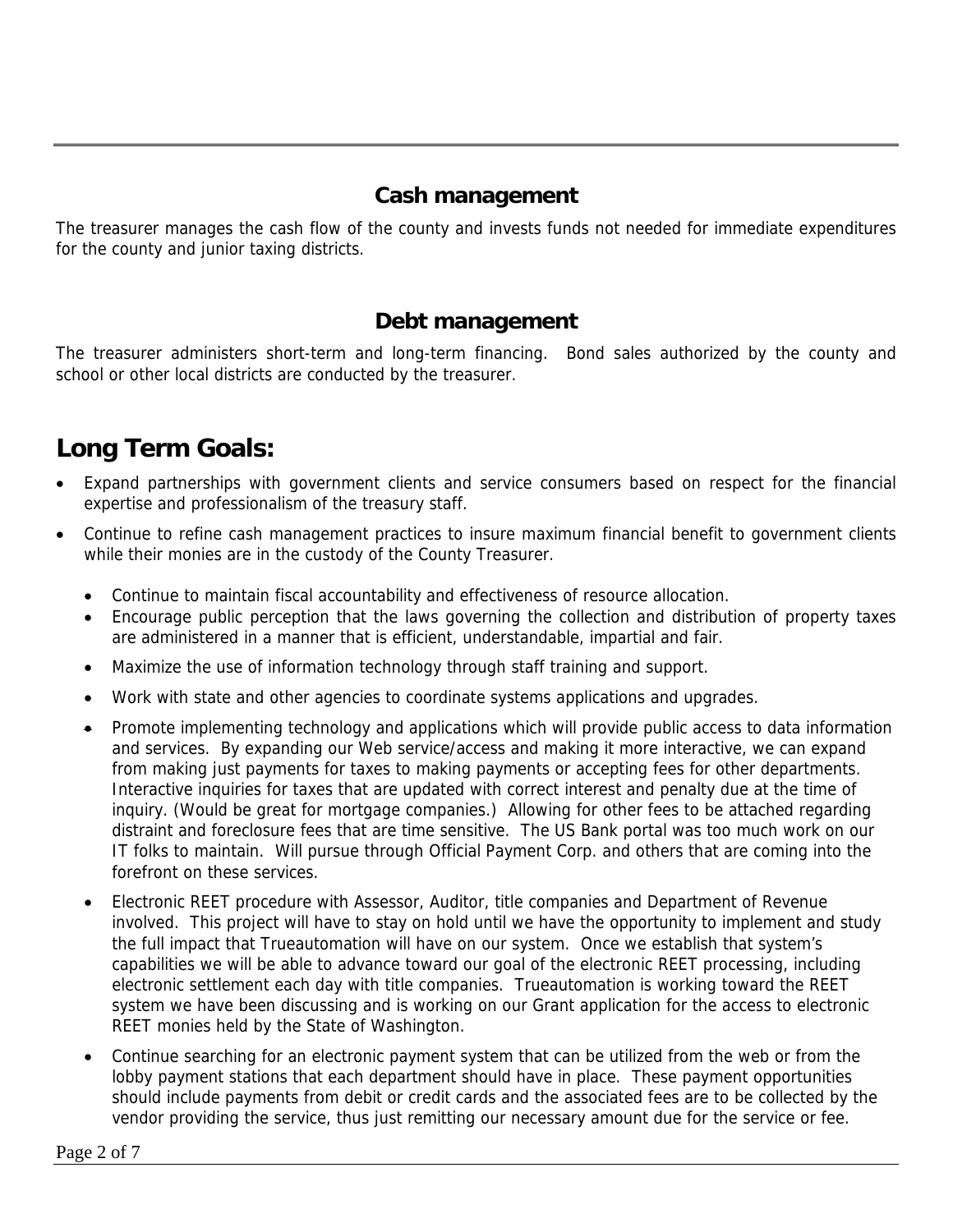• Continue working on upgrading office policies to enforce separation of duties and ensuring due diligence. This would include spot check of others work and dual control for deposits and balancing.

## **Short Term Objectives:**

- Develop new administrative procedures to market tax title properties. We will continue with the task of trying to prioritize marketable properties. This in conjunction with the work of the Comprehensive Property Management Committee to orchestrate going through realtors to facilitate these sales should result in some revenue and a new tax stream. Due to system conversion and other personnel issues, we didn't make as much progress on this as I had hoped for 2009.
- Continue to evaluate internal control. We have redone our excise procedure and are working to ensure a better procedure on cash outs and having work reviewed prior to deposits. We need more definitive outlines of duties and expectations. We also need to do more dual control of our work, which is difficult to do along with everything else we have to accomplish daily with such minimal staffing.
	- Implement internet services for payments to departments and taxes through Official Payments or U S Bank. We have taxes in place, but need to develop the department payment system. Expand from just internet to lobby access too. Prioritize by department usage. Our attempt to utilize the US Bank product proved too labor intensive for our IT and the Cashier, so we will continue to look for other methods.
	- Continue to research and establish E-Commerce abilities.
	- Provide public access to more useful and thorough tax information on the County Website. Work on making the website more user friendly and consistent with other county sites. Some steps have been taken, but we have a ways to go yet. Trueautomation should afford us a good start on this as soon as it is in place.
	- Procedure Manual in progress for all positions in the Treasurer's Office. Due to staff changes in 2009, this is imperative that this be done in the coming year if not before. Once all positions are filled, we will work on setting up timelines to get this accomplished.
	- Set up meeting/open house with various districts to find out what other cooperative opportunities we could implement to smooth out our business relationships. Once we have a new accountant on board, we will try to do this every couple of years.
	- Set up a seminar on foreclosure proceedings for the public to attend.
	- Provide more Eden training working with departments so they are reviewing reports monthly and understanding how to utilize them more effectively. We would like to catch errors monthly, rather than wait until mid-year checks to find mistakes. Still working on this. Also using the accounts receivable invoice capabilities is severely under utilized.
	- More remote site access for general receipting. We would like to set up Health and Human Services next.
	- Crystal Report training to better utilize the Eden system. This reporting system is proving to be difficult to learn and retain. May need to seek other alternatives.
	- Learning our new Trueautomation system is proving to be a huge learning curve for some of us, but we know there will be significant benefits once we become more familiar with the system.

\*Most short term objectives will be implemented as soon as we can manage the time to pursue them with our limited staff constraints. Priority work that must be accomplished every day has not allowed time to pursue these issues in the manner necessary to accomplish the desired results. We will continue to work on this. We have had several unanticipated set backs this year, but we are working through it and will continue to strengthen the office.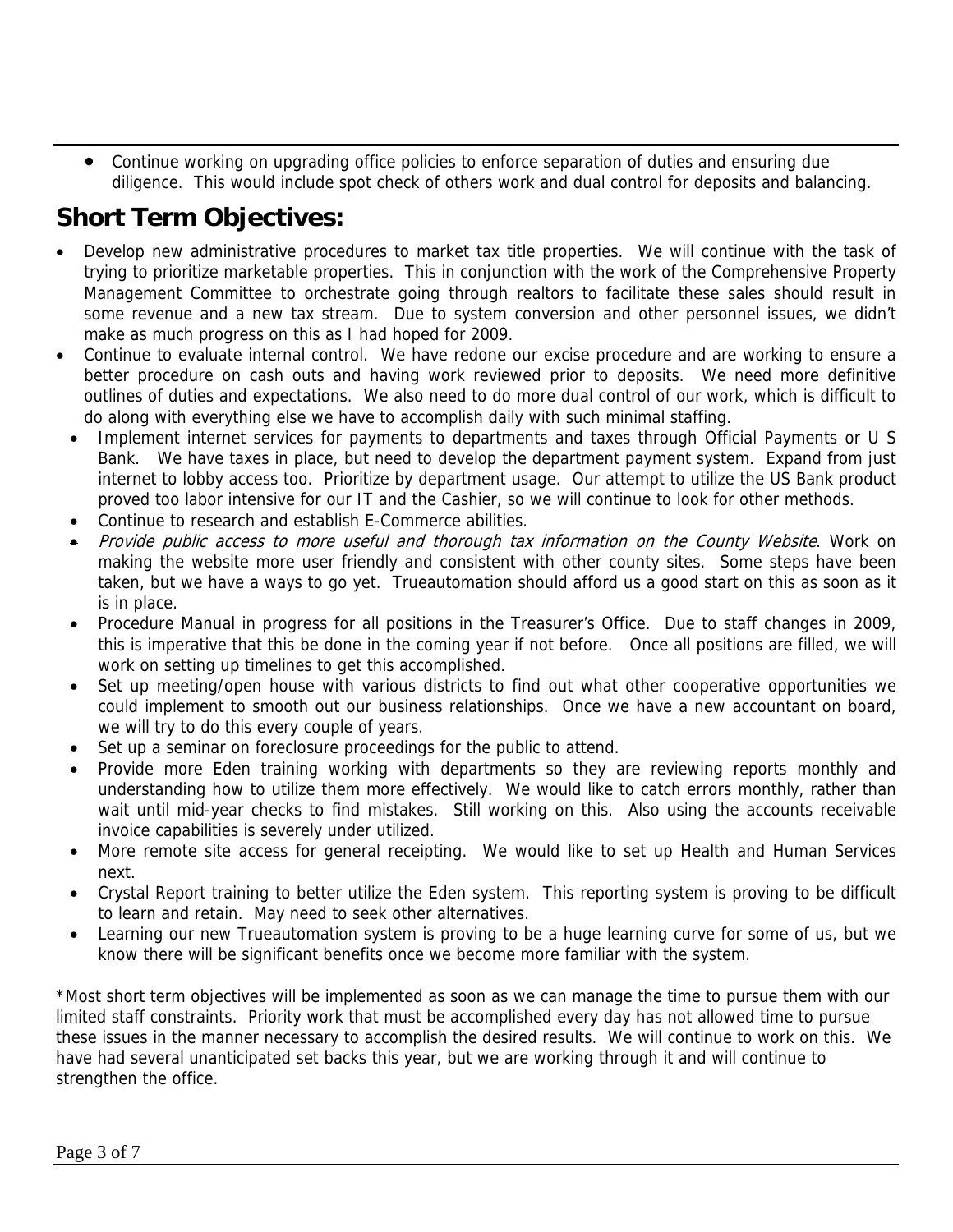## **Accomplishments in 2009:**

- Assisted governmental entities in revenue projections and debt service payments.
- Maintain expanded customer service for tax drops and mobile home transfers at convenient locations in each city. This will be a challenge in Forks due to the recent closure of their DOL office.
- Continue the schedule for Finance Committee to meet each quarter, which we have successfully accomplished. These meetings are expanding into revenue and expenditure reviews in conjunction with the investment portfolio review. They are proving beneficial to also track some of our major projects.
- Work on the Comprehensive Property Management Committee on the plan has not been as progressive this year. While we have changes to Policy 455 to allow for recycling, declaring things worthless and allowing for on-line surplus sales, we are slowly working on a RFP for realtor services and guideline for OPNET sales so we have a check list of special circumstances that need to be tracked due to date sensitivity. Tax Title properties are again being researched to identify more marketable parcels in our office.
- Maintained certification of the WFOA Professional Finance Officer award for three staff members achieving educational and professional excellence. This is an indication of the commitment level of the staff to excel in their positions. Teresa Marchi has done this for 9 years, Jill Colvin for 4 and Judy Scott for 8 years. Need to work on other staff members interest levels once we get some semblance of normality back in the office.
- Implementation of the new Trueautomation system in conjunction with the Assessor's office. This has been a huge undertaking and has been very trying. It has necessitated countless hours of time and energy. It has not been a smooth transition, but we are working through it.
- Sympro Investment project is almost complete. This had required supporting 2 investment systems all of this 2009 year to date in an effort to make a clean switch with clean investment data. We are hoping after a meeting with our new accountant, the Auditor's chief accountant and our investment person, we will be able to make the switch to just Sympro. It is all in balance and has been running parallel to the old Computech program
- Through the laddering of investments, Jill Colvin was able to continue to stabilize our investment portfolio through the year so that the rate drop had not had the drastic impact felt by some entities.
- Due to a bank failure in SW Washington, the new State Treasurer called for stricter control for Public Depository rules that increased mandated collateralization from 10% to 100% through out the state. This sent interest rates down and made it difficult to place public money for a while until things settled down. By July 1, the mission for 100% collateralization was complete. We did review with our banking establishments and were able to maintain our deposits. Their cooperation was most appreciated.
- State Archivist, Scott Roley, was able to take a great deal of our antique roll books and records from the basement storage area up to Bellingham office for preservation purposes. We are in hopes of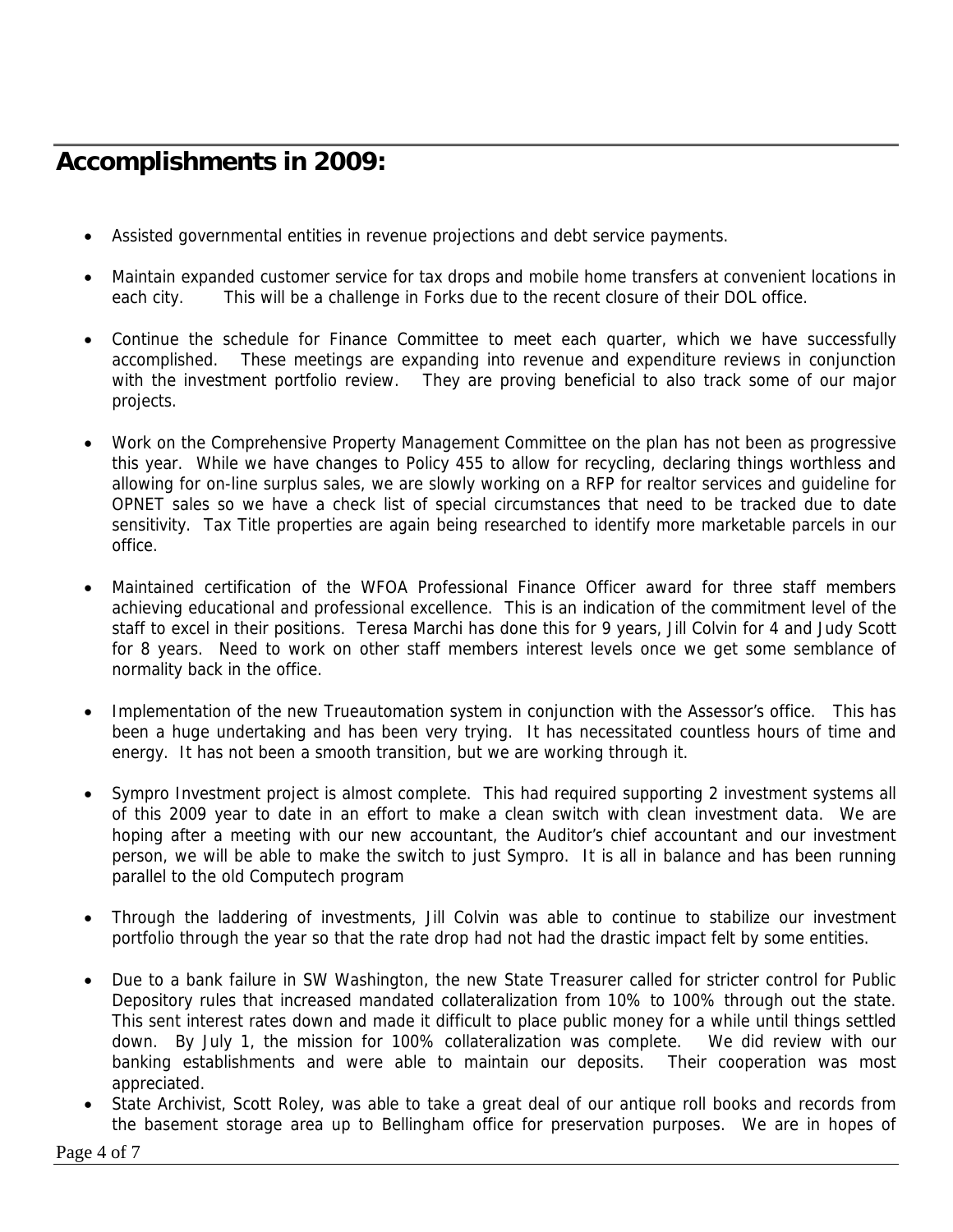being able to redo the old storage area to accommodate more modern storage units that will facilitate easier record access.

We are in the process of an office make over with two staff changes and many procedures changing. This has been a difficult year between the personnel issues and the major computer system conversion, but the remaining staff have truly pooled their knowledge of various office procedures and been able to manage to get the reports out and maintain levels of competency. I have been most appreciative of their consideration and the consideration shown to our office by other departments and employees. We look forward to 2010 at a fully operational staffing level and an expanded knowledge of our new Trueautomation system to better serve the citizens of Clallam County.

#### **Performance Indicators:**

|                                                                                                   | 2007 Actual | 2008 Actual | 6/30/09<br>Actual | 2010 Goals |
|---------------------------------------------------------------------------------------------------|-------------|-------------|-------------------|------------|
| Cash report closed and distributed in 5 working<br>days (previous timeframe 7 working days).      | 100%        | 99%         | 99%               | 100%       |
| Taxes posted within 7 days of due dates 4/30 and<br>10/31. (We did it within 5 days of deadline.) | 100%        | 100%        | 100%              | 100%       |

### **Workload Indicators:**

|                                                 | 2007 Actual | 2008 Actual | 6/30/09<br>Actual | 2010<br>Estimate |
|-------------------------------------------------|-------------|-------------|-------------------|------------------|
| Real and Personal Property and Misc. Receipts # | 50,932      | 48,714      | $*26,676$         | 51,000           |
| Name and Address Changes Completed #            | 3107        | 2,064       | 713               | 2,500            |
| Real Estate Excise Transactions $#$             | 3829        | 2,916       | 1,361             | 2800             |
| Cash Receipts Average Daily (\$)                | 756,044     | 565,580     | 621,645           | 605,000          |
| Tax Receipts Average Daily (\$)                 | 252,251     | 271,847     | 320,439           | 281,512          |
| Individual Tax Statements #                     | 41,791      | 42,618      | 35,978            | 43,000           |
| Notices of Foreclosure $#$                      | 523         | 338         | 213               | 350              |
| RID Accounts $#$                                | 32          | 31          | 30                | 30               |
| Warrant Reconciliation (Items) #                | 45,111      | 53,711      | 22,829            | 45,000**         |
| Investments (\$)                                | 87,498,201  | 92,005,352  | 97,253,398        | 92,250,000       |

\* We have not been able to do name change statements for May or June due to system conversion,

\*\*Many districts are doing more with EFT's as required for some of the state remittances, so warrants will go down a bit in the coming years from those monthly remittances.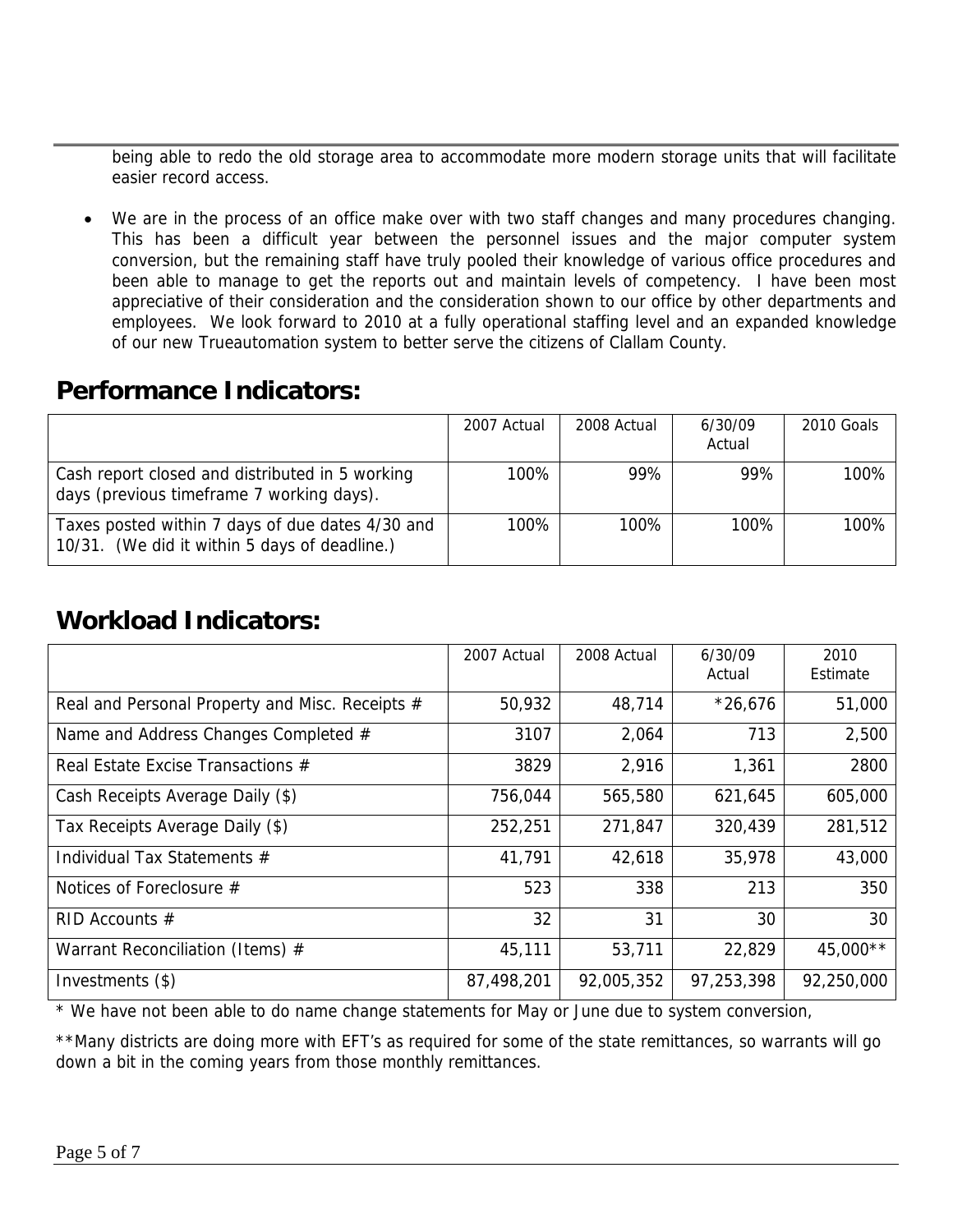# **Staffing Level:**

|                              | 2007 Actual | 2008 Actual | 6/30/09<br>Actual | 2010 Budget |
|------------------------------|-------------|-------------|-------------------|-------------|
| <b>Full Time Equivalents</b> | 5.75        | 5.75        | 5.75              | 5.75<br>Б.  |

# **Operating Budget**

## **Revenues:**

|                                       | 2007 Actual    | 2008 Actual    | 6/30/09     | 2010 Budget    |
|---------------------------------------|----------------|----------------|-------------|----------------|
|                                       |                |                | Actual      |                |
| Taxes                                 | 14,219,047     | 13,615,472     | 7,128,874   | 14,281,626     |
| Licenses and Permits                  | 152,107        | 167,127        | 91.480      | 175,000        |
| Intergovernmental Revenues            | 659,806        | 732,976        | 665,155     | 677,500        |
| <b>Charges for Goods and Services</b> | 129,105        | 105,401        | 42,075      | 83,675         |
| <b>Fines and Forfeits</b>             |                |                |             |                |
| Miscellaneous                         | 2,722,690      | 2,144,194      | 819,519     | 1,280,803      |
| <b>Other Financing Sources</b>        | 1,084,220      | 1,475,208      | 194,186     | 875,000        |
| <b>General Tax Support</b>            | (18, 534, 831) | (17, 792, 407) | (8,692,861) | (16, 857, 334) |
| <b>TOTAL</b>                          | \$432,144      | \$447,971      | \$248,428   | \$516,270      |

# **Expenditures:**

|                                   | 2007 Actual    | 2008 Actual | 6/30/09<br>Actual | 2010 Budget |
|-----------------------------------|----------------|-------------|-------------------|-------------|
| Salaries and Wages                | 285,286        | 296,944     | 156,119           | 309,719     |
| Personnel Benefits*               | 87,452         | 94,278      | 51,082            | 95,921      |
| <b>Supplies</b>                   | 17,655         | 6,089       | 8,640             | 13,000      |
| Other Services and Charges        | 20,447         | 22,257      | 26,874            | 51,630      |
| <b>Intergovernmental Services</b> | $\Omega$       | 28,375      | 5,712             | 40,000      |
| <b>Interfund Services</b>         | 21,304         | 28          | 0                 | $\Omega$    |
| Capital Outlay                    | $\overline{0}$ | 0           | $\Omega$          | 6,000       |
| <b>TOTAL</b>                      | \$432,144      | \$447,971   | \$248,428         | \$516,270   |